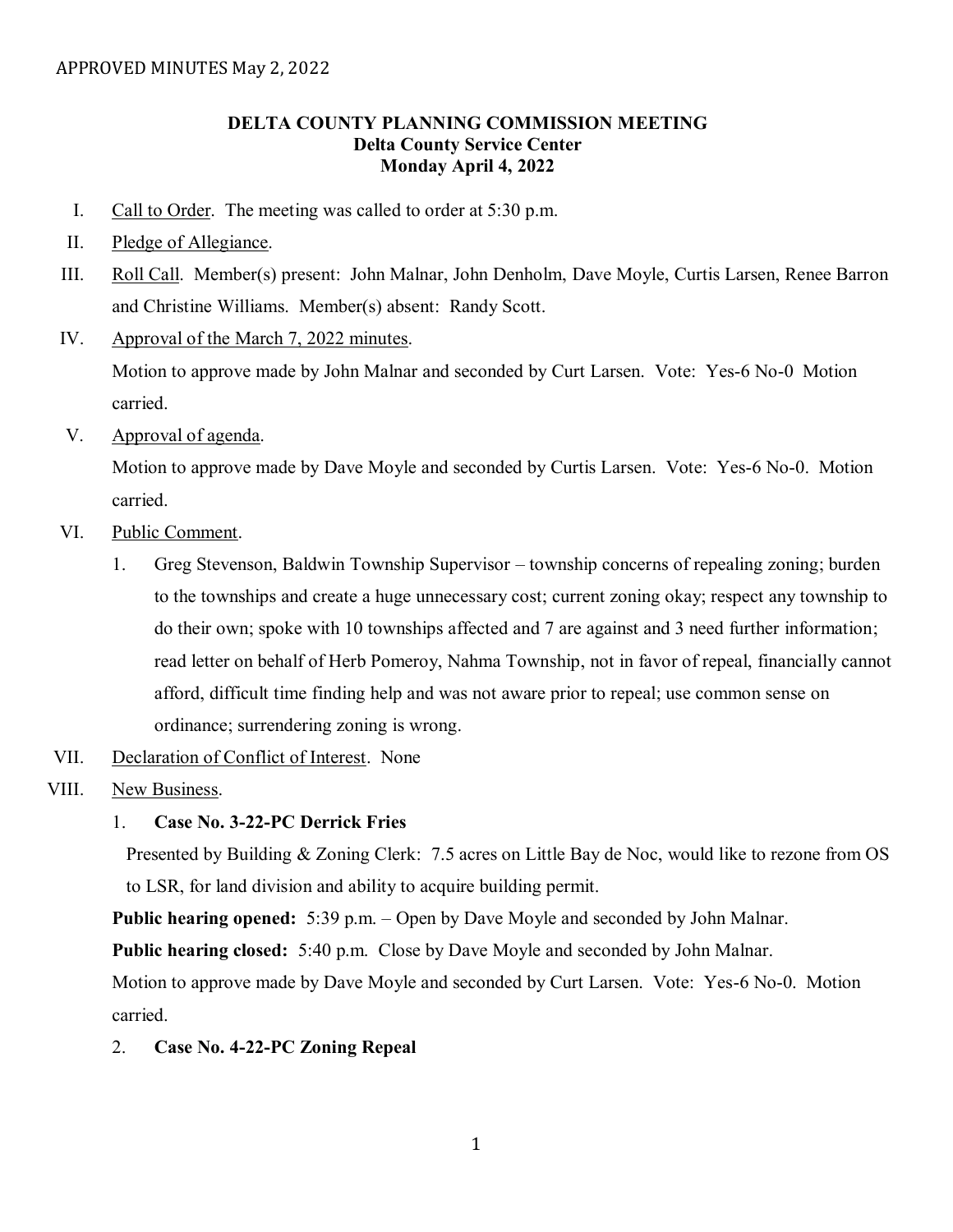Christine Williams read a statement and provided a presentation. Renee asked for clarification on whether or not a township can have zoning w/o planning; Chris stated she didn't now how you could do zoning w/o planning.

**Public hearing opened:** 5:50 p.m. Open by Renee Barron and seconded by Dave Moyle.

- 1. Greg Stevenson, Baldwin Township Supervisor 10 joint townships already have planning and zoning though county; four townships do their own zoning budgeting \$20,000 -\$40,000 a year; 2006 Delta County basically did the same thing; townships willing to kick in more money; a lot of townships lack the experience and money. What would the Planning Commission do if zoning goes away?
- 2. Bob VanDamme, Baldwin Township get rid of zoning would affect 10,000 people, a 50/50 vote would say not affected; non-sensible and intrusive zoning passed. Why would there be a need for the Planning Commission if zoning repealed?
- 3. Rory Mattson attend a lot of these meetings and Board meetings; 20 out of 83 Michigan counties have zoning and 62 counties don't; MSU Extension bulletin, under State law; counties do not have enforcement authority, only townships have police powers; horse not removed after 1-1/2 years; county zoning ordinance with no enforcement.
- 4. Dave Holmgren, Masonville Township been on planning commission for 20-25 years, 7 person commission; glad we do our own zoning; struggle to keep it up, but our Board stands behind us; and we all work with passion and we find people to help.
- 5. Dennis Maufort, Brampton Township Supervisor reason for repeal for 10 townships; if cost an issue why not raise fees; did county do a cost benefit study, if so I'd like to see it; one zoning board is consistent.
- 6. Janet Daasch, Garden Ford River Township budgets \$20,000 a year, if few townships combine jointly it would be much less money, can work and those could have what they want in their township; disappointed with wind energy, felt not heard.
- 7. Anne Okonek, Cornell Township couldn't believe eliminating zoning; mink ranch, dog kennel or factory is not compatible in a residential area; identify issues; respect and be good neighbors; ask to vote against; final vote at Board meeting tomorrow night, I encourage you to be there.
- 8. Tammy Hanson, Cornell Township she's (Anne) right; don't want eliminated and leave townships floundering or hanging; give townships time.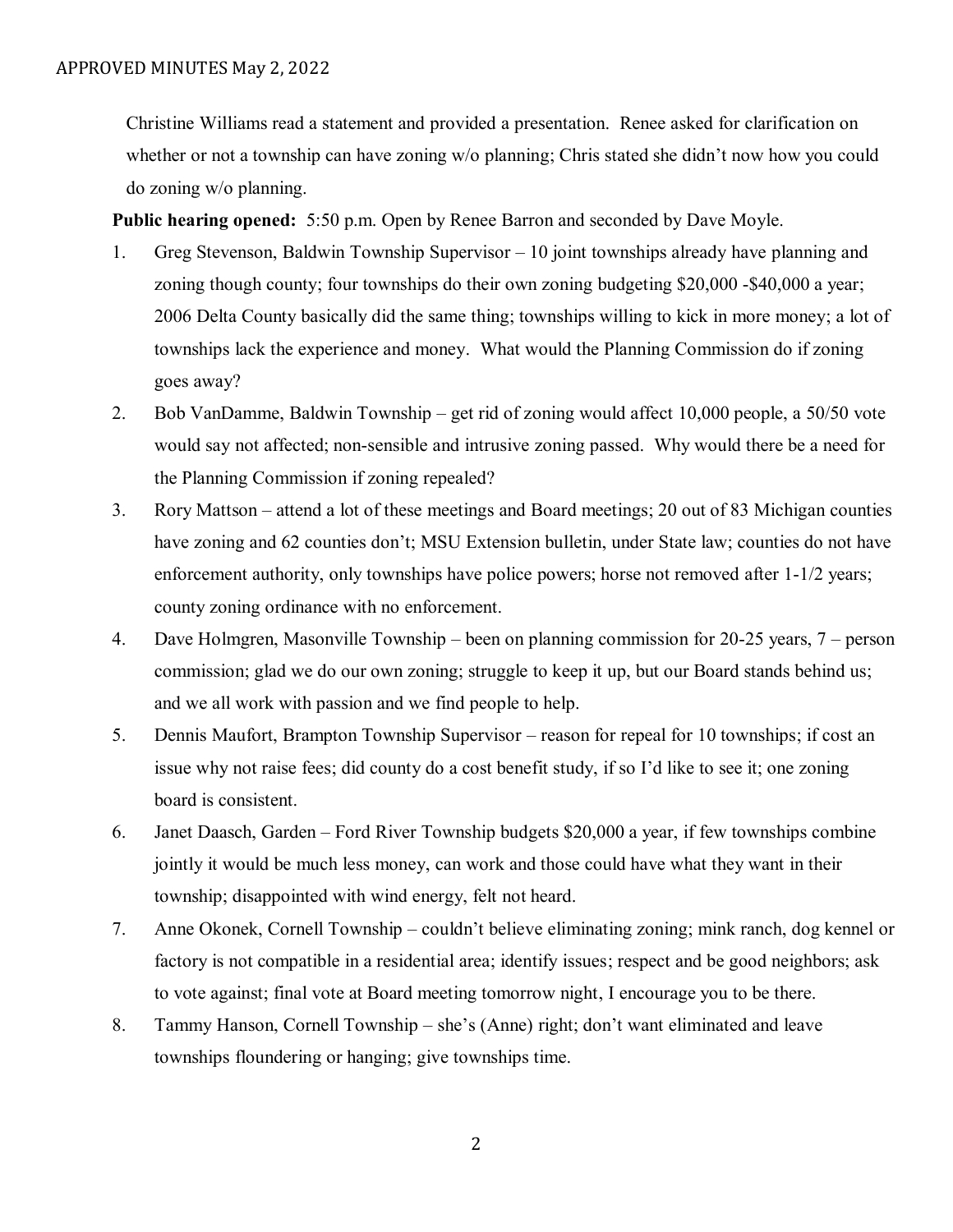- 9. Michael Lang, Fairbanks Township Supervisor progressed faster than should, Board meeting tomorrow way too fast; seems not much thought; hard to find people - level headed people and without a private agenda
- 10. Rebecca O'Brien, Ensign Township why? Small townships cannot afford, burden for us; events that caused the repeal; appears don't want to do zoning anymore; inefficient for townships to do themselves; get rid of other services; only 10,000 people, well I'm one of those 10,000. What is planning commission for if no zoning?
- 11. Susan Rochefort, Garden Township believe conflict over solar. If given to townships, does solar go away right now, do we take over and do we have time to do our own zoning with time before permits are issued? Not to happy with items taken out of solar already.

**Public hearing closed:** 6:19 p.m. Close by Dave Moyle and seconded by John Malnar.

Planning Commission discussion:

- 1. Dave would like to hear what Sandy had to say on behalf of B&Z: Sandy county zones 28% of the population and 72% zoned by the townships and cities; costly, applying for an Amendment/Condition Use/Variance/Class A is \$400, but it costs our office \$625 -650; county zoning is 45 years old and other than wind energy being added a few years ago there has been minimal changes. Decide to keep zoning, then this should be looked into. Maps cannot be put online as they are not ADA compliant and we do not have software or digital copies to edit.
- 2. Curt read a public statement; also, the case in many Villages and Cities (John D. PC advisory); if eliminated still grandfathered in and would not alleviate existing issues. Re: John D.'s motion: would you reconsider rather than approve it? Re: John D.'s motion: recommend steps to be taken by the commissioners.
- 3. Dave since those two points were aimed at me (Curt's statement); I am the one who proposed getting out of the game, I did not do so with the slightest contempt; throw feedback out and some is 'hell no' some is yeah do it; fiduciary duty/obligation; some are afraid and frustrated, you don't have all the information; we're fixing on getting sued which could impact taxation; had support from Commissioner Malnar and Commissioner Barron; discussion of public concerns, will not leave you dangling; county law suit, costly, settled out of court twice in last 1- 1/2 years; help to do what Wexford County did and will work with townships; extremely worried about lawsuits; concerns over regulating on private property, property rights; you'll be paying more money; sympathetic with public comments, lost revenue sharing; no rush and could wait 2 months; could have and would support a public hearing at Board level; referred to someone who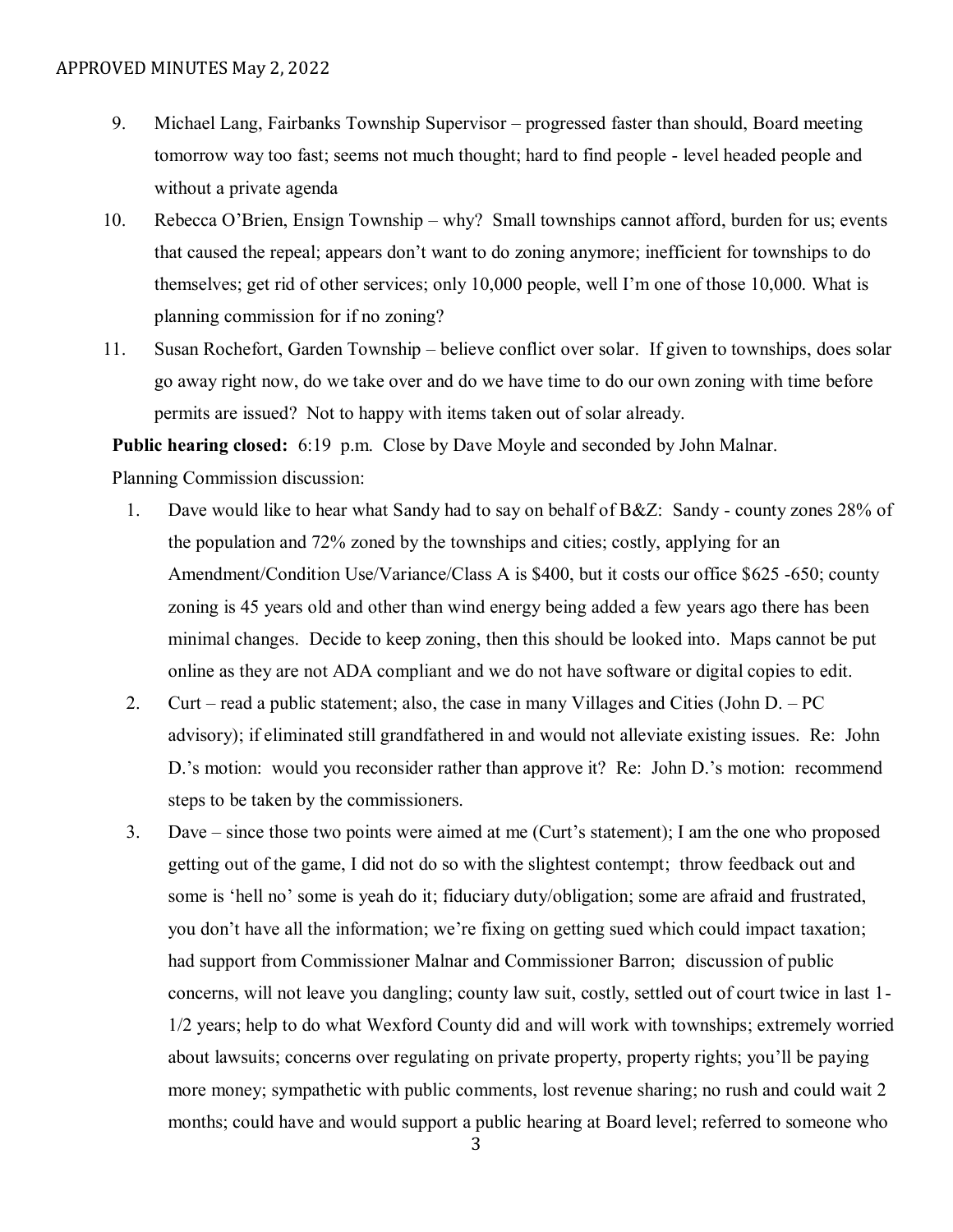just moved up here and his neighbor has a horse that is not zoned properly and had the prosecutor, sheriff and Mr. Menacher close the door; if we have zoning we need to have it enforced.

- 4. Renee appreciate County Board's background on why the Commission did what they did; our job today is to provide a recommendation, it is not this Board that makes the final decision, it is the County Board that does that; what is our role of PC and how do we move forward. What is the County Board looking for from us? Will the County Board vote on this tomorrow? We heard about this the same time the public did; feelings we're hearing out there are same as we are having; recommend some time to have experts talk to us about this. If this does happen tomorrow what happens to the townships? Think the County Board should hear from these people also as there seems to be some confusion; different avenues to enforce zoning; we should have an understanding as to why the Board made this decision; townships have the right to get out of county zoning at any time and have their own.
- 5. Chris appears County Board wants a recommendation to agree or not with repeal ordinance; if we do agree we could suggest a future date, or we could recommend not to repeal; spoke with Brad at MSU Extension, transitions have not happened this quickly and resources provided to townships to process; we did not bring this forward (repeal). What does PC do if we get rid of zoning? Planning would stay and we would still oversee and work on the Master Plan.
- 6. Emily have option to have public hearing at County Board level, but don't have to as that has been tonight at the Planning Commission level; County Board could vote on this tomorrow. Re: John D.'s motion to approve ordinance: date on ordinance effective 15 days, this is the date the commission would vote on, if you want 6 months that would be the date the Board would vote on it.
- 7. John D. this isn't new, was done for free before charging for zoning; cost issue; enforcement we at the county level do not have the authority to enforce it, townships have the legal authority to do that; Wexford County joined townships, flat fee, additional fee for additional parcels; PC has no authority, no funding, and we're simply an advisory Board to County Board; we do not do what other planning commissions do; recommend 6-month delay before voting.
- 8. John M. cannot see this (vote) happening tomorrow; heard public loud and clear and know what my thoughts are. Yes, I did vote for this; I have 10 townships and have listened to what they want me to do.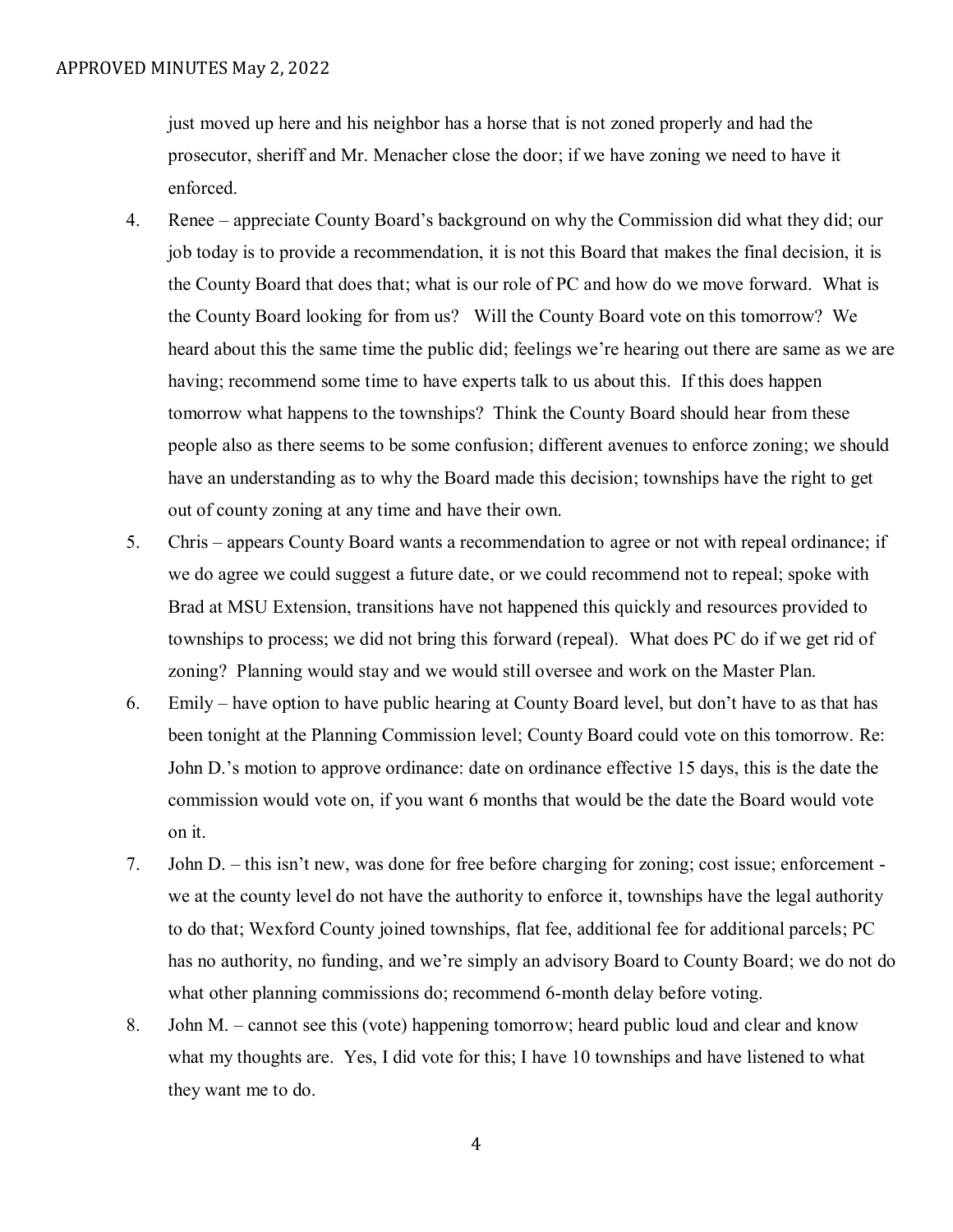#### APPROVED MINUTES May 2, 2022

Motion to accept this ordinance to repeal county zoning to be in effect in 6 months made by John Denholm and seconded by Dave Moyle.

| Roll Call: | Christine Williams | $\rm No$ |
|------------|--------------------|----------|
|            | John Denholm       | Yes      |
|            | Renee Barron       | No       |
|            | Dave Moyle         | Yes      |
|            | John Malnar        | No       |
|            | <b>Curt Larsen</b> | Nο       |
|            |                    |          |

Vote: Yes-2 No-4. Motion fails.

Motion to deny the ordinance to repeal county zoning and to seek additional information from the Board on why this is being proposed and to understand options for enforcement and budget, if those are the concerns, and to seek professional training from MSU Extension to better understand this process made by Renee Barron and seconded by Christine Williams.

| Roll Call: | Christine Williams | Yes            |
|------------|--------------------|----------------|
|            | John Denholm       | N <sub>0</sub> |
|            | Renee Barron       | Yes            |
|            | Dave Moyle         | No             |
|            | John Malnar        | Yes            |
|            | <b>Curt Larsen</b> | Yes            |

Vote: Yes-4 No-2. Motion carried.

- IX. Unfinished Business table all to next month made by Renee Barron and seconded by Dave Moyle.
	- 1. LSR
	- 2. Vacation Rentals subcommittee
	- 3. Code Violations
- X. Correspondence. Garden Resolution emailed to PC

### XI. Public Comment.

- 1. Steve Freeman, Garden Township Supervisor township enforce, why not set up with county to enforce? In Colorado Springs, county worked with city with code enforcement, take responsibility for that authority.
- 2. Bob VanDamme, Baldwin Township solar, property rights, my neighbor's rights stop at my property line; 15 regulations on industrial solar, why called industrial, people think of smoke